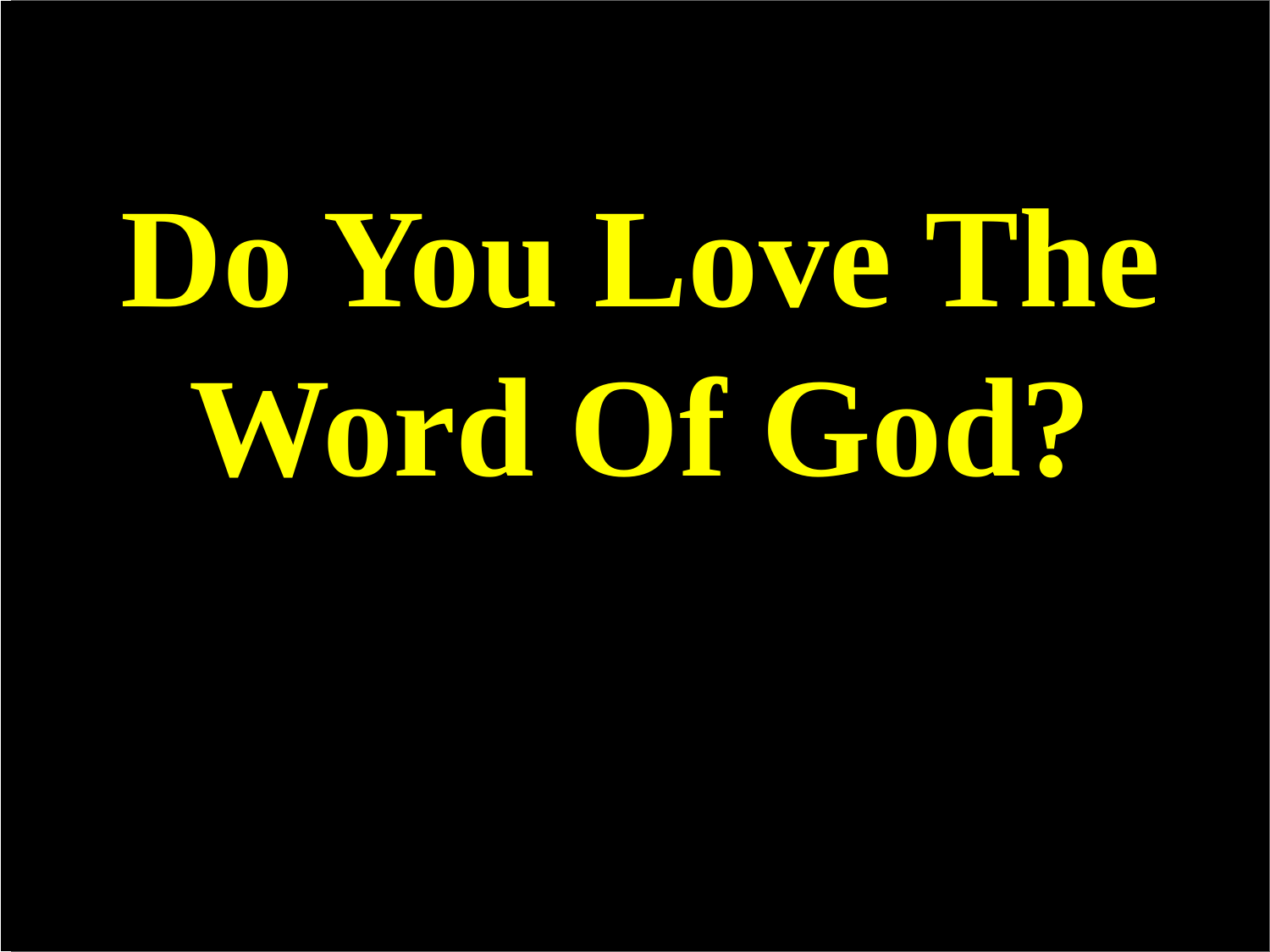#### **A. It's Inerrancy Psalm 119:140**

**Thy word is very pure: therefore thy servant loveth it**.

**B. It's Inspiration 2 Peter 1:21 For the prophecy came not in old time by the will of man: but holy men of God spake as they were moved by the Holy Ghost. 2 Timothy 3:16 All scripture is given by inspiration of God, and is profitable for doctrine, for reproof, for correction, for instruction in righteousness:**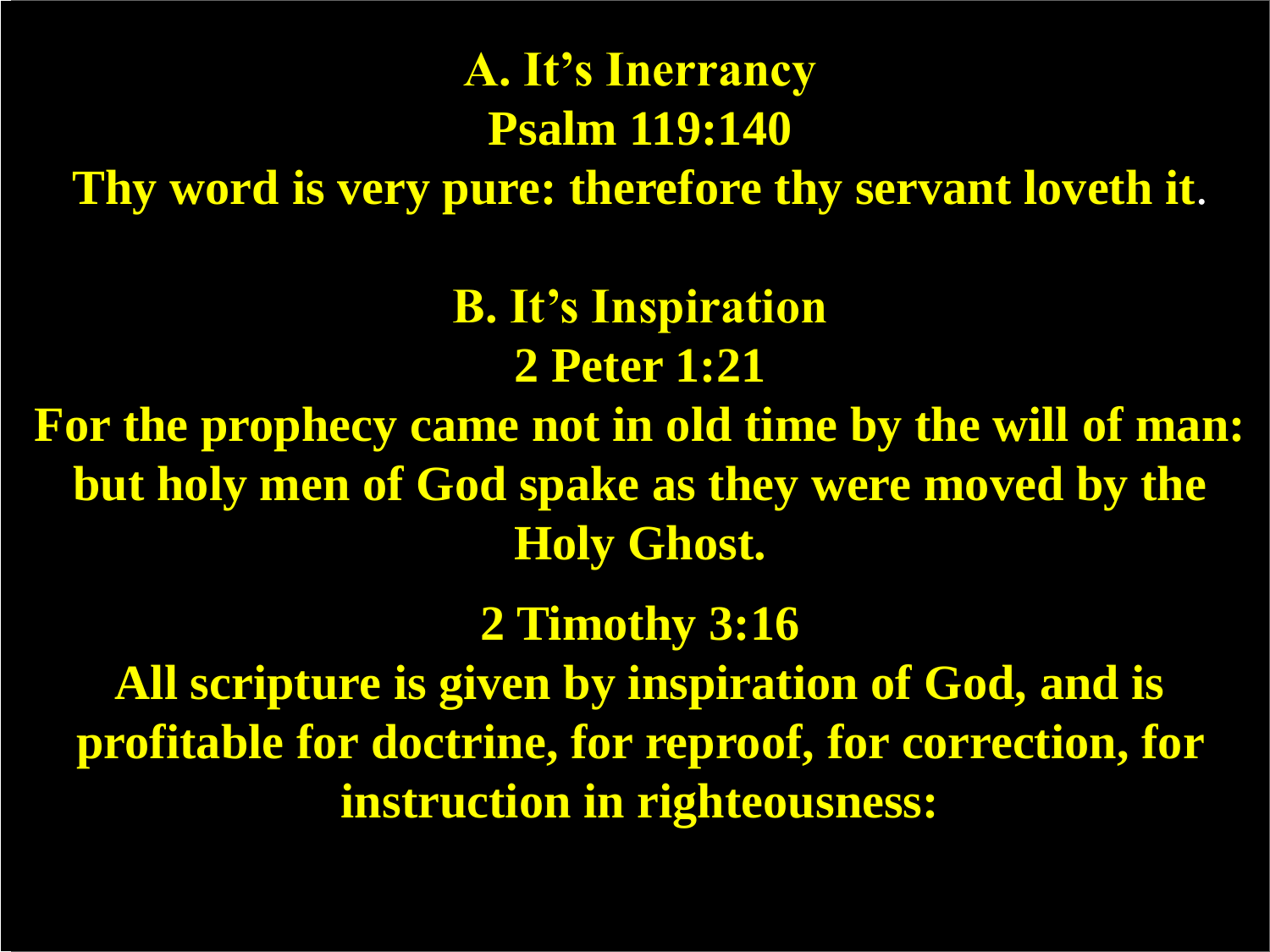# **C. It's Impact 2 Timothy 3:17 That the man of God may be perfect, thoroughly furnished unto all good works. Matthew 4:4 But he answered and said, It is written, Man shall not live by bread alone, but by every word that proceedeth out of the mouth of God. D. It's Imperative 2 Timothy 1:13**

**Hold fast the form of sound words, which thou hast heard of me, in faith and love which is in Christ Jesus.**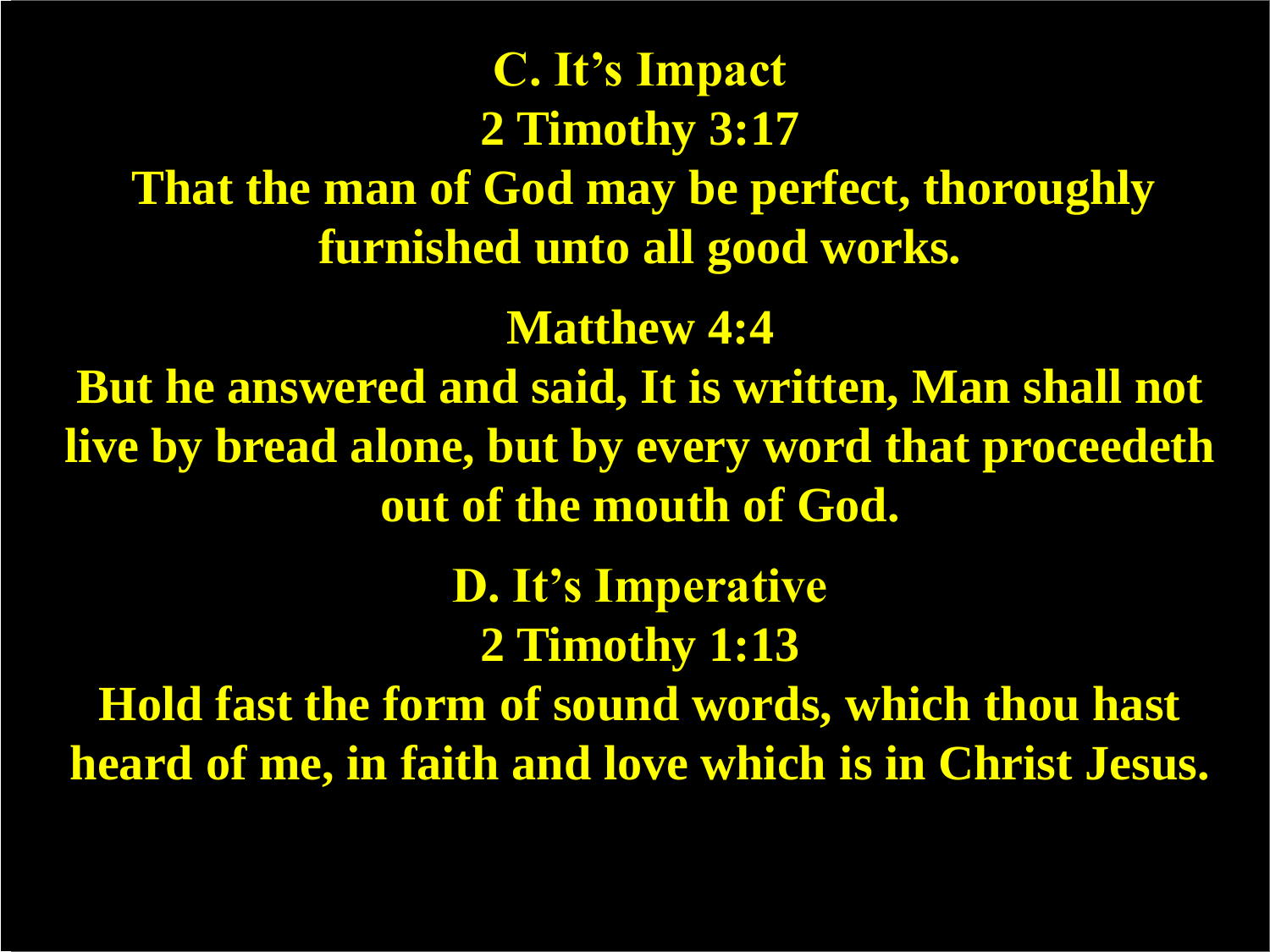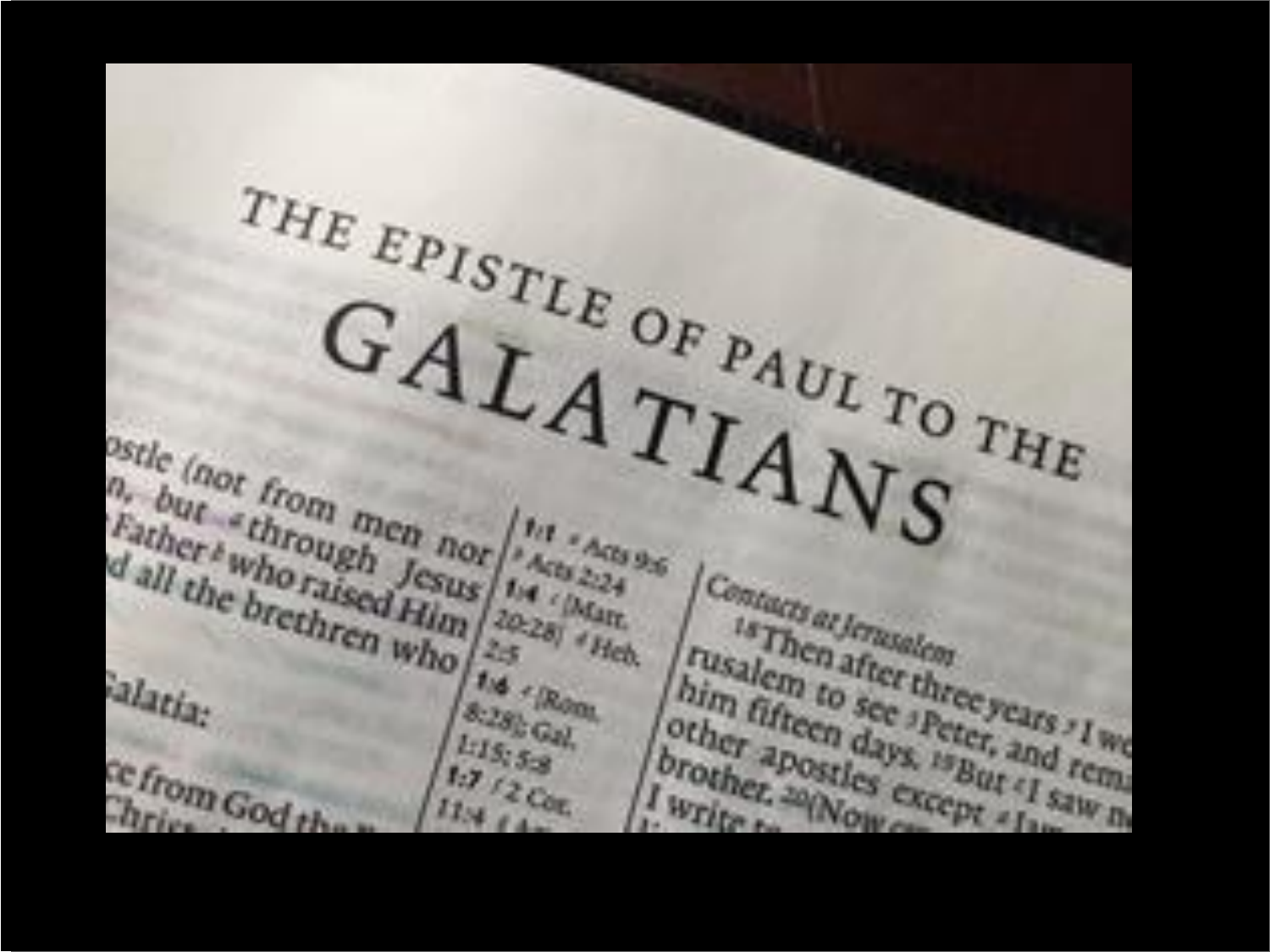



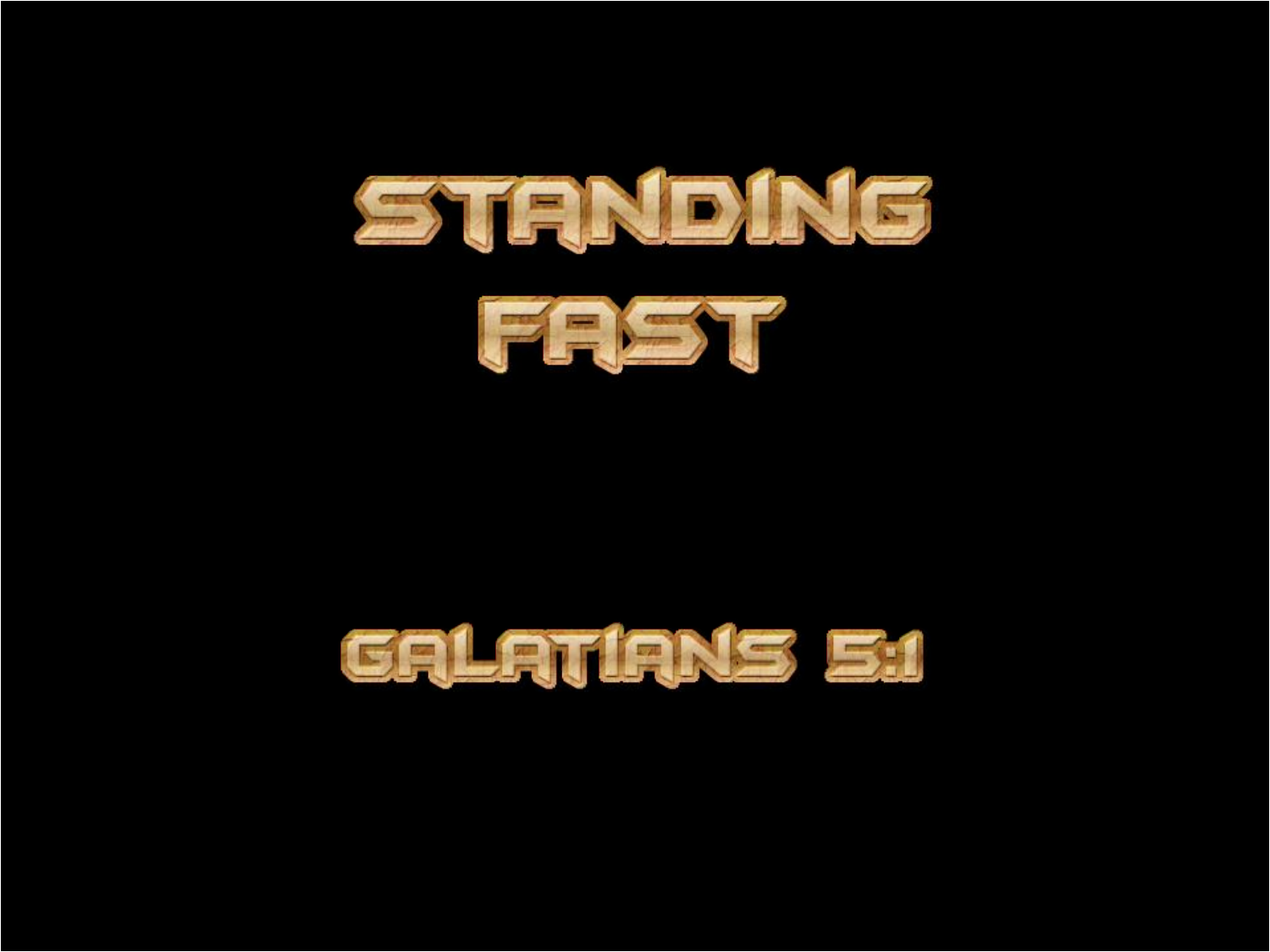#### **Galatians 5:1**

**Stand fast therefore in the liberty wherewith Christ hath made us free, and be not entangled again with the yoke of bondage.**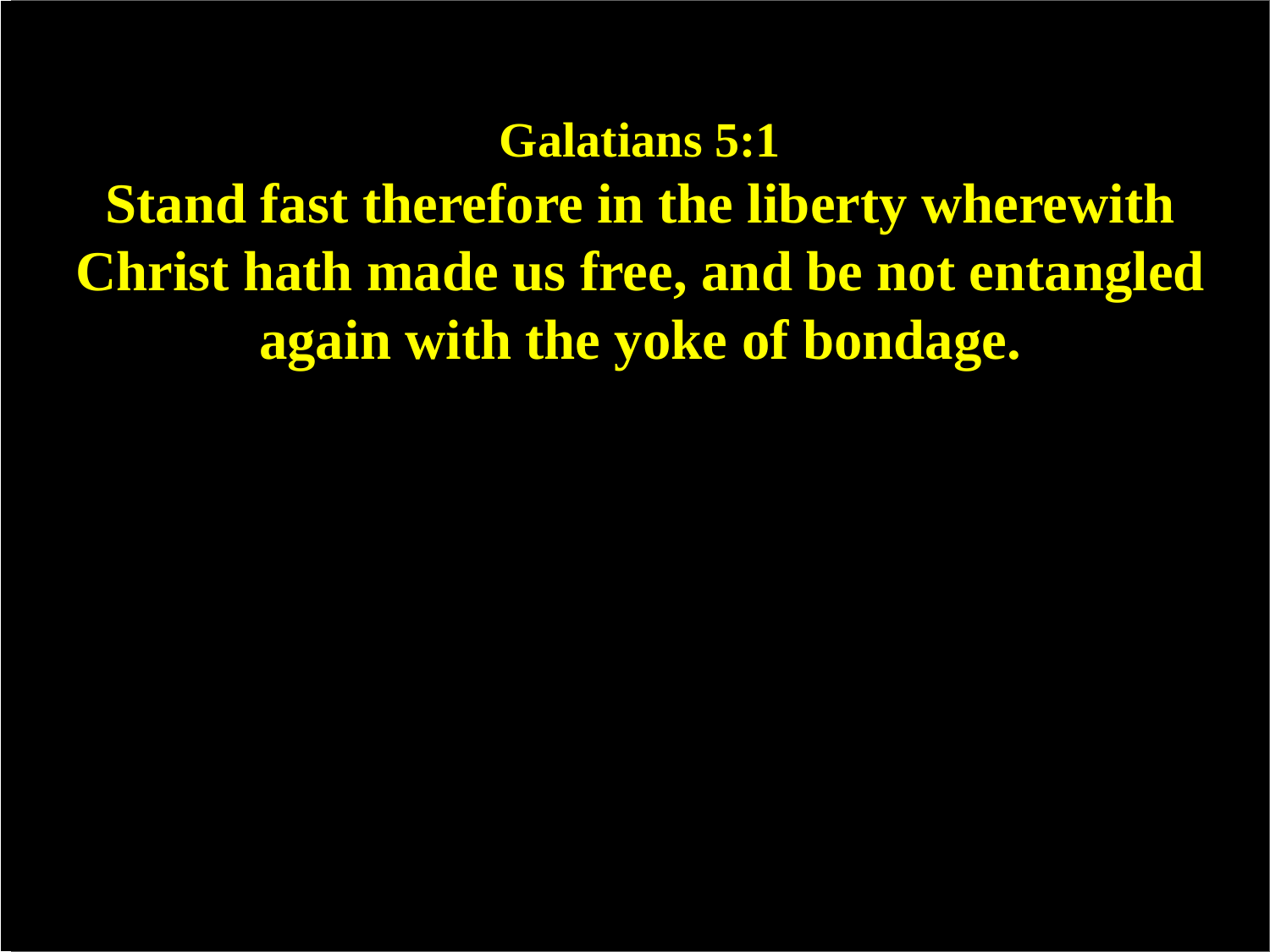#### **I. Stand Fast**

#### **A. Through truth**

 **1. Necessary Ephesians 6:14**

**Stand therefore, having your loins girt about with truth, and having on the breastplate of righteousness;**

#### **2. Notable**

**3 John 3-4**

**3 For I rejoiced greatly, when the brethren came and testified of the truth that is in thee, even as thou walkest in the truth.**

**4 I have no greater joy than to hear that my children walk in truth.**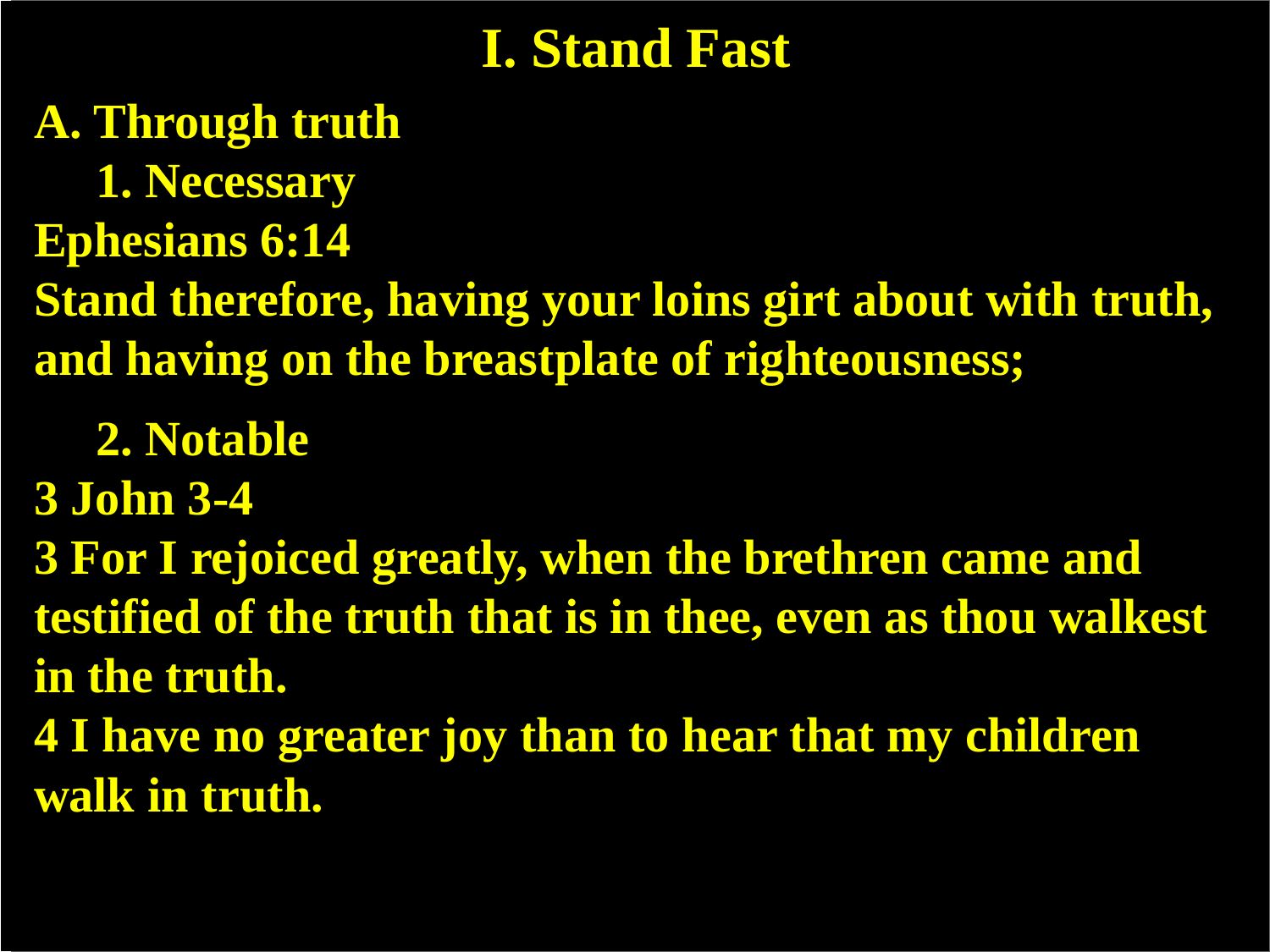## **I. Stand Fast**

#### **B. Through trials**

- **1 Peter 2:19-21**
- **19 For this is thankworthy, if a man for conscience toward God endure grief, suffering wrongfully. 20 For what glory is it, if, when ye be buffeted for your faults, ye shall take it patiently? but if, when ye do well, and suffer for it, ye take it patiently, this is acceptable with God.**
- **21 For even hereunto were ye called: because Christ also suffered for us, leaving us an example, that ye should follow his steps:**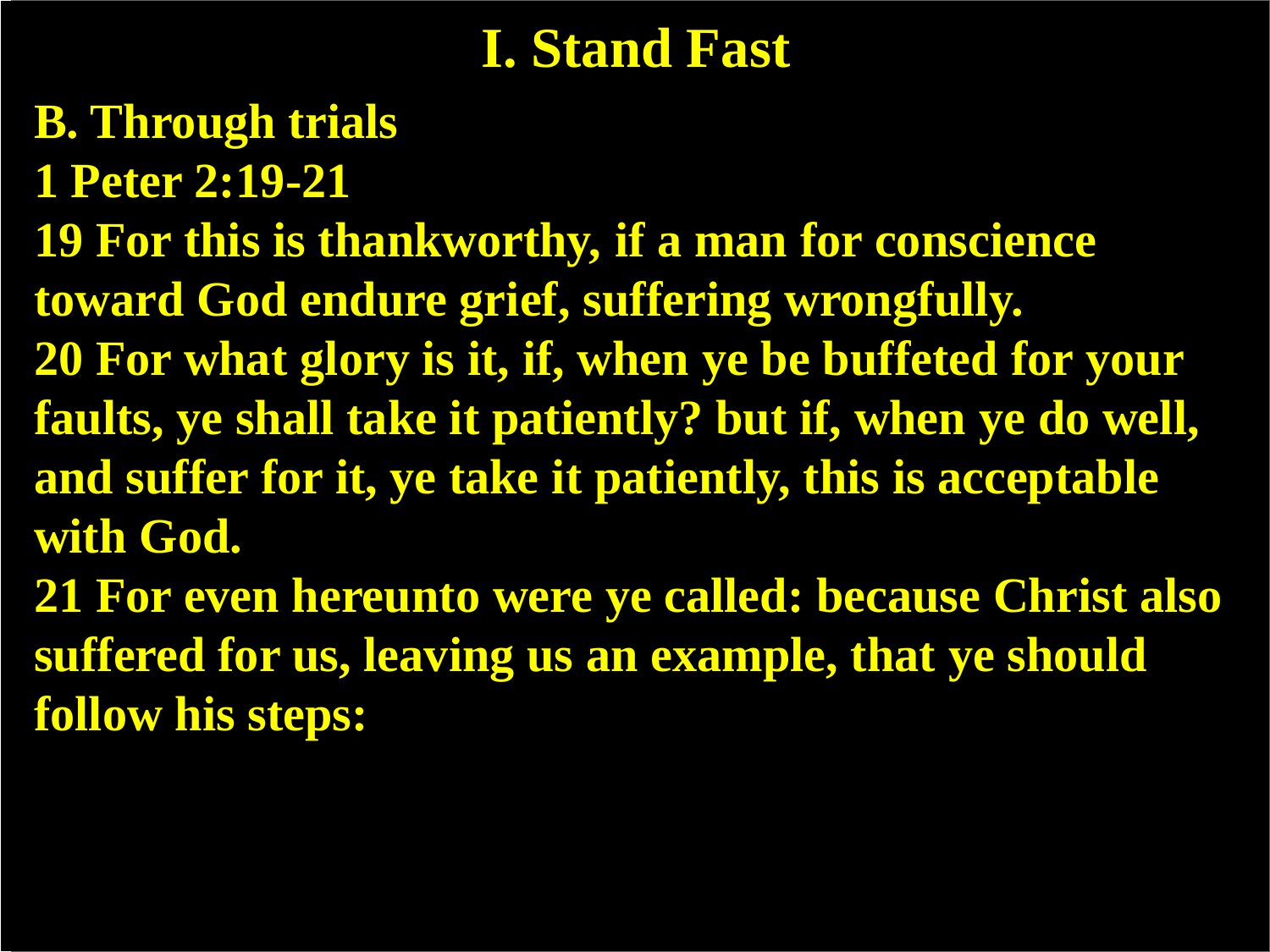## **I. Stand Fast**

**C. Through time**

**James 5:11**

**Behold, we count them happy which endure. Ye have heard of the patience of Job, and have seen the end of the Lord; that the Lord is very pitiful, and of tender mercy.**

**Ephesians 6:13**

**Wherefore take unto you the whole armour of God, that ye may be able to withstand in the evil day, and having done all, to stand.**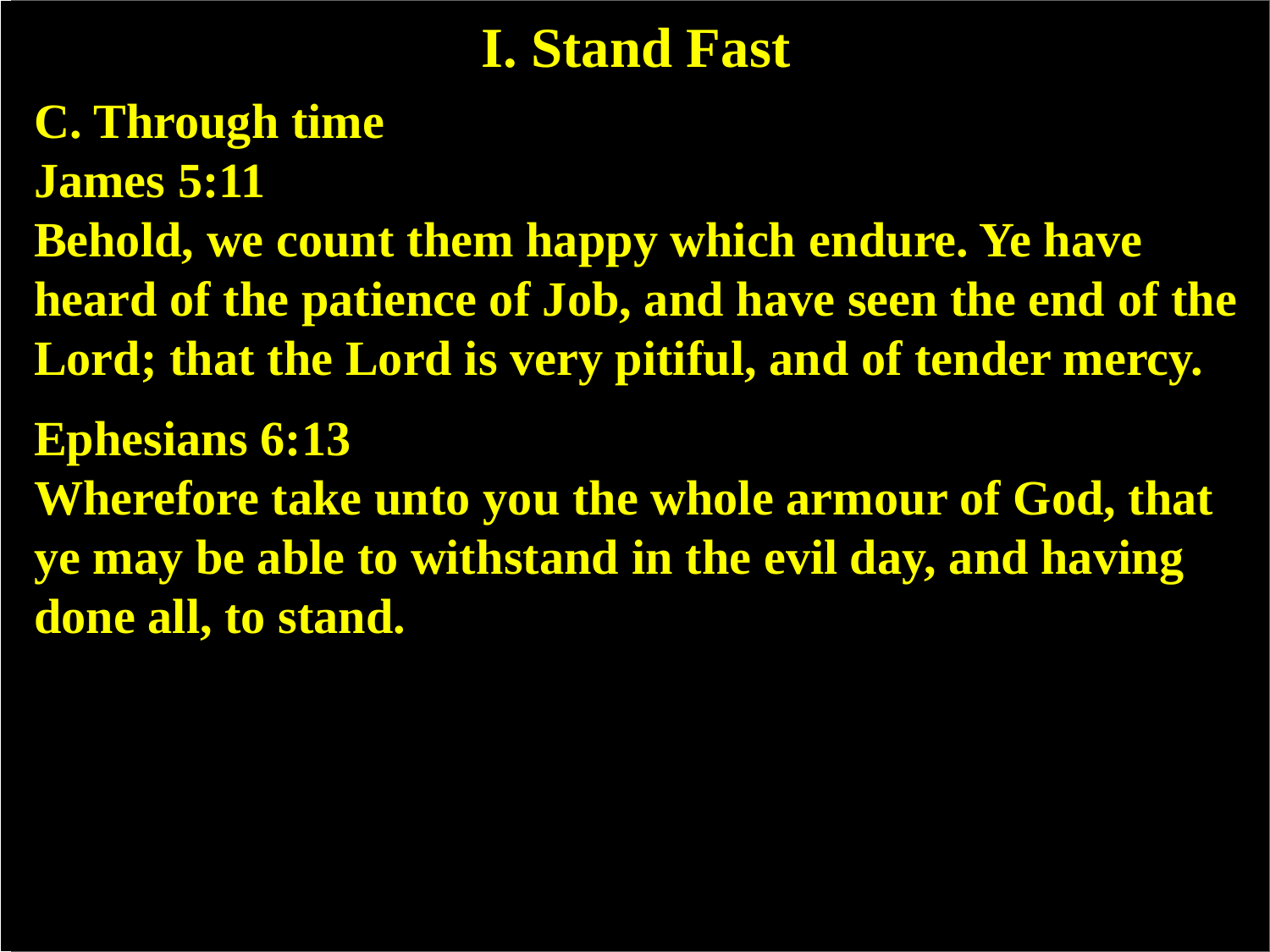#### **II. Be Free**

**A. The labor of Christ John 8:36 If the Son therefore shall make you free, ye shall be free indeed.**

**B. To love God 1 John 4:7 Beloved, let us love one another: for love is of God; and every one that loveth is born of God, and knoweth God.**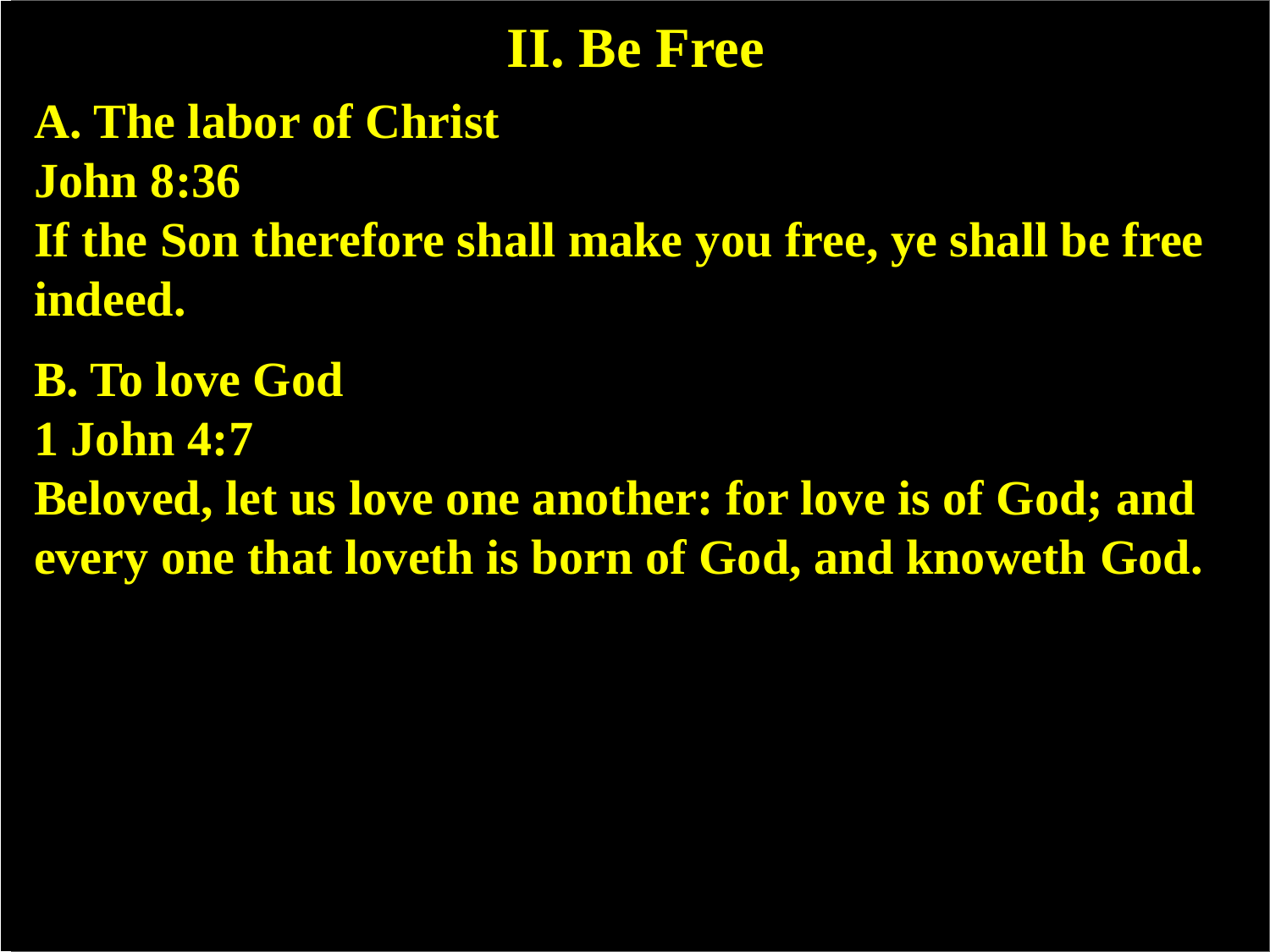# **II. Be Free**

- **C. To live Godly**
- **Romans 8:1-2**
- **1 There is therefore now no condemnation to them which are in Christ Jesus, who walk not after the flesh, but after the Spirit.**
- **2 For the law of the Spirit of life in Christ Jesus hath made me free from the law of sin and death.**

**Romans 6:14, 18**

**14 For sin shall not have dominion over you: for ye are not under the law, but under grace.**

**18 Being then made free from sin, ye became the servants of righteousness.**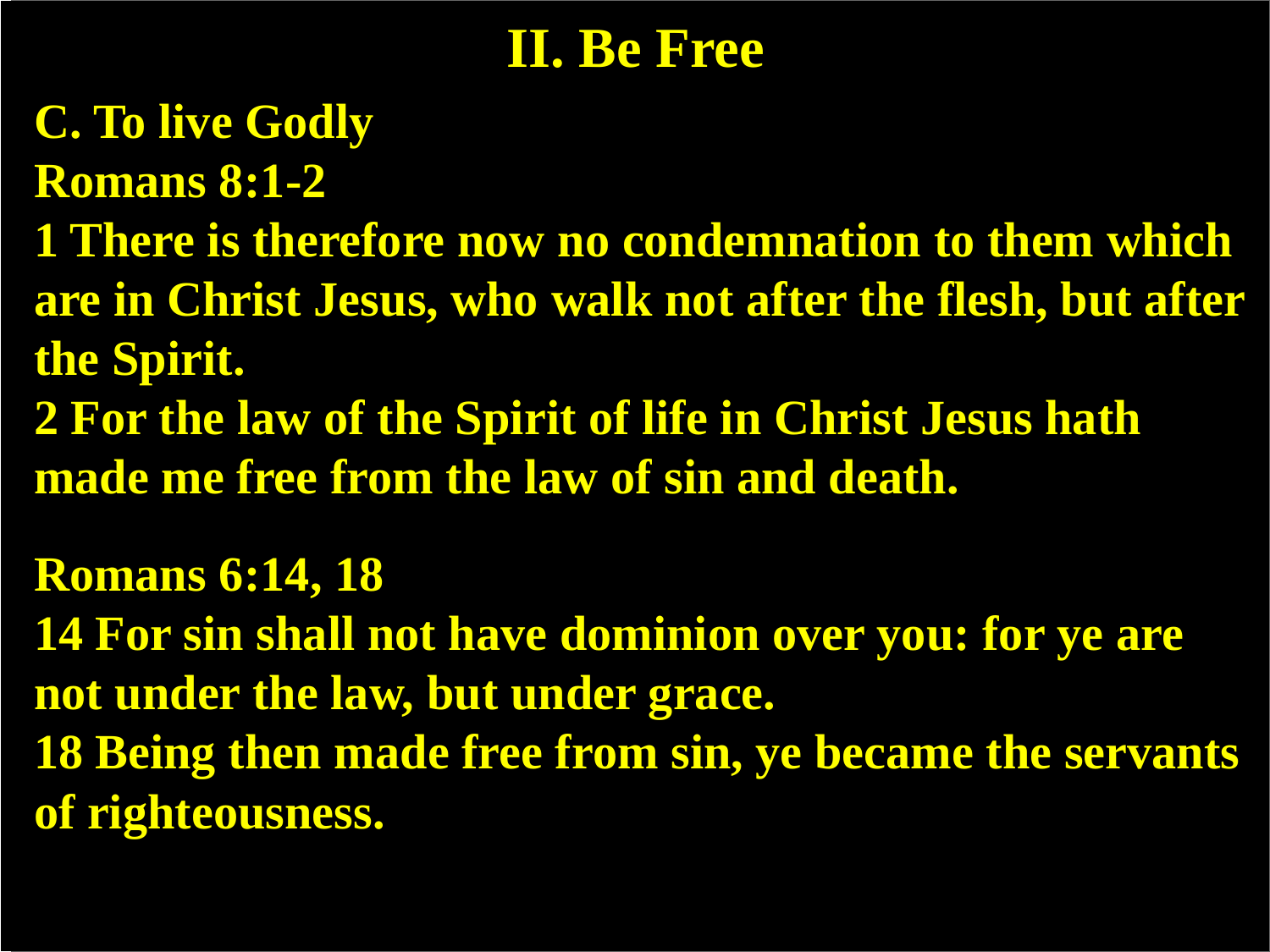**A. From wrong religion Galatians 5:2-4 2 Behold, I Paul say unto you, that if ye be circumcised, Christ shall profit you nothing. 3 For I testify again to every man that is circumcised, that he is a debtor to do the whole law.**

**4 Christ is become of no effect unto you, whosoever of you are justified by the law; ye are fallen from grace.**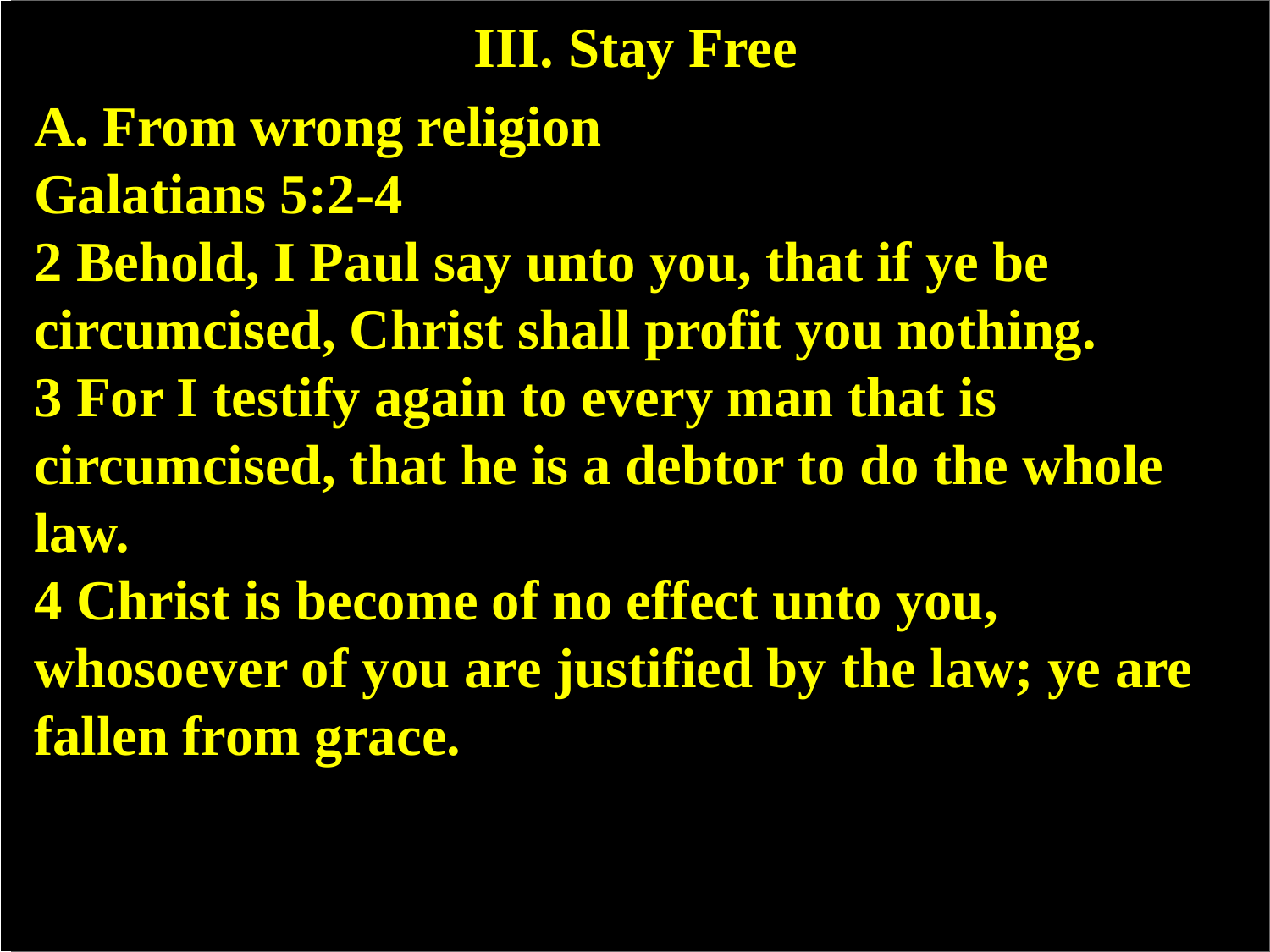#### **B. From wrong relationships 2 Corinthians 6:14-17**

**14 Be ye not unequally yoked together with unbelievers: for what fellowship hath righteousness with** 

**unrighteousness? and what communion hath light with darkness?**

**15 And what concord hath Christ with Belial? or what part hath he that believeth with an infidel?**

**16 And what agreement hath the temple of God with idols? for ye are the temple of the living God; as God hath said, I will dwell in them, and walk in them; and I will be their God, and they shall be my people. 17 Wherefore come out from among them, and be ye separate, saith the Lord, and touch not the unclean thing; and I will receive you.**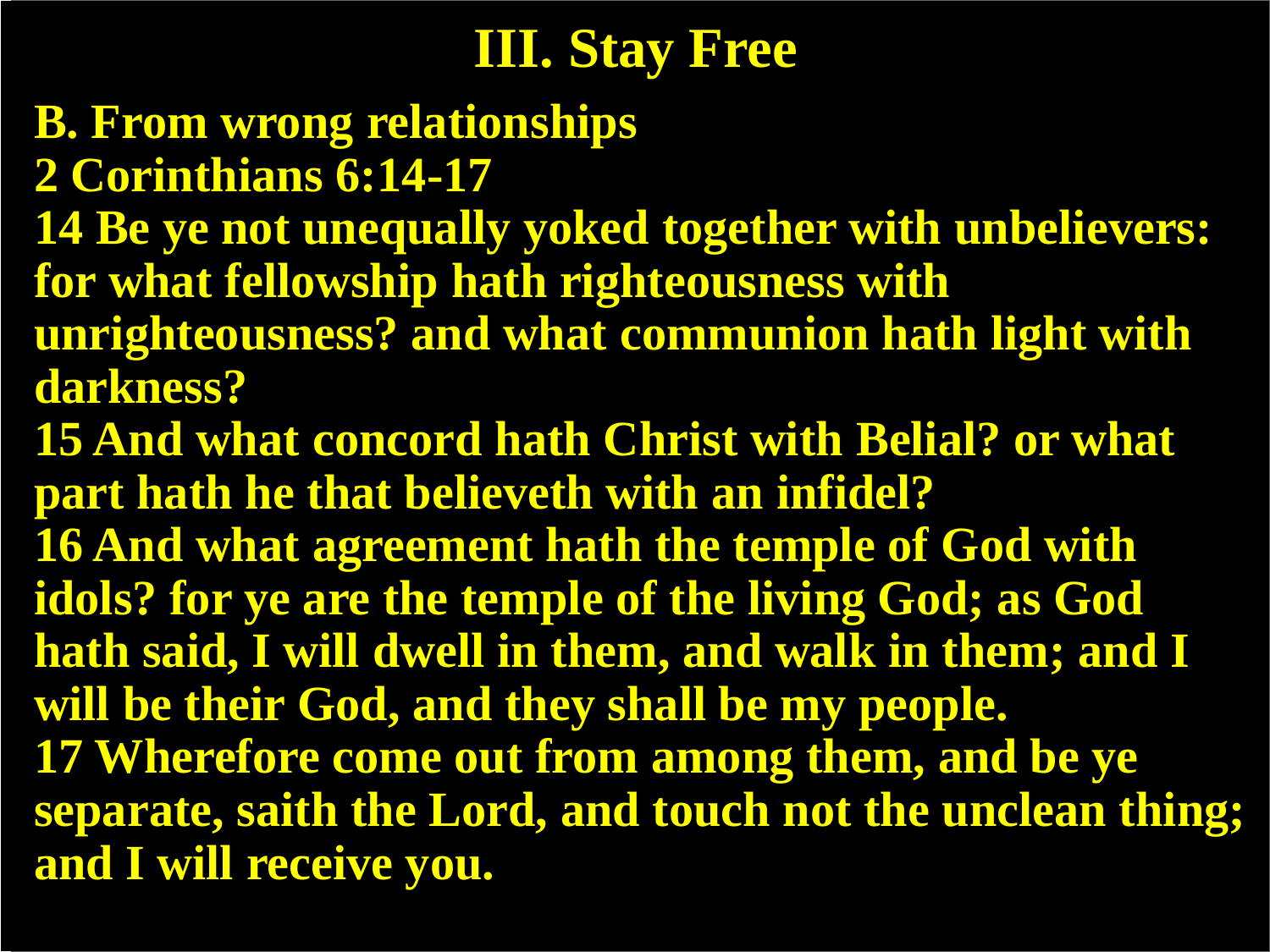- **C. From wrong remembrances**
	- **1. That can lead to spiritual forgetfulness**
- **2 Peter 1:5-9**
- **5 And beside this, giving all diligence, add to your faith virtue; and to virtue knowledge;**
- **6 And to knowledge temperance; and to temperance patience; and to patience godliness;**
- **7 And to godliness brotherly kindness; and to brotherly kindness charity.**
- **8 For if these things be in you, and abound, they make you that ye shall neither be barren nor unfruitful in the knowledge of our Lord Jesus Christ.**
- **9 But he that lacketh these things is blind, and cannot see afar off, and hath forgotten that he was purged from his old sins.**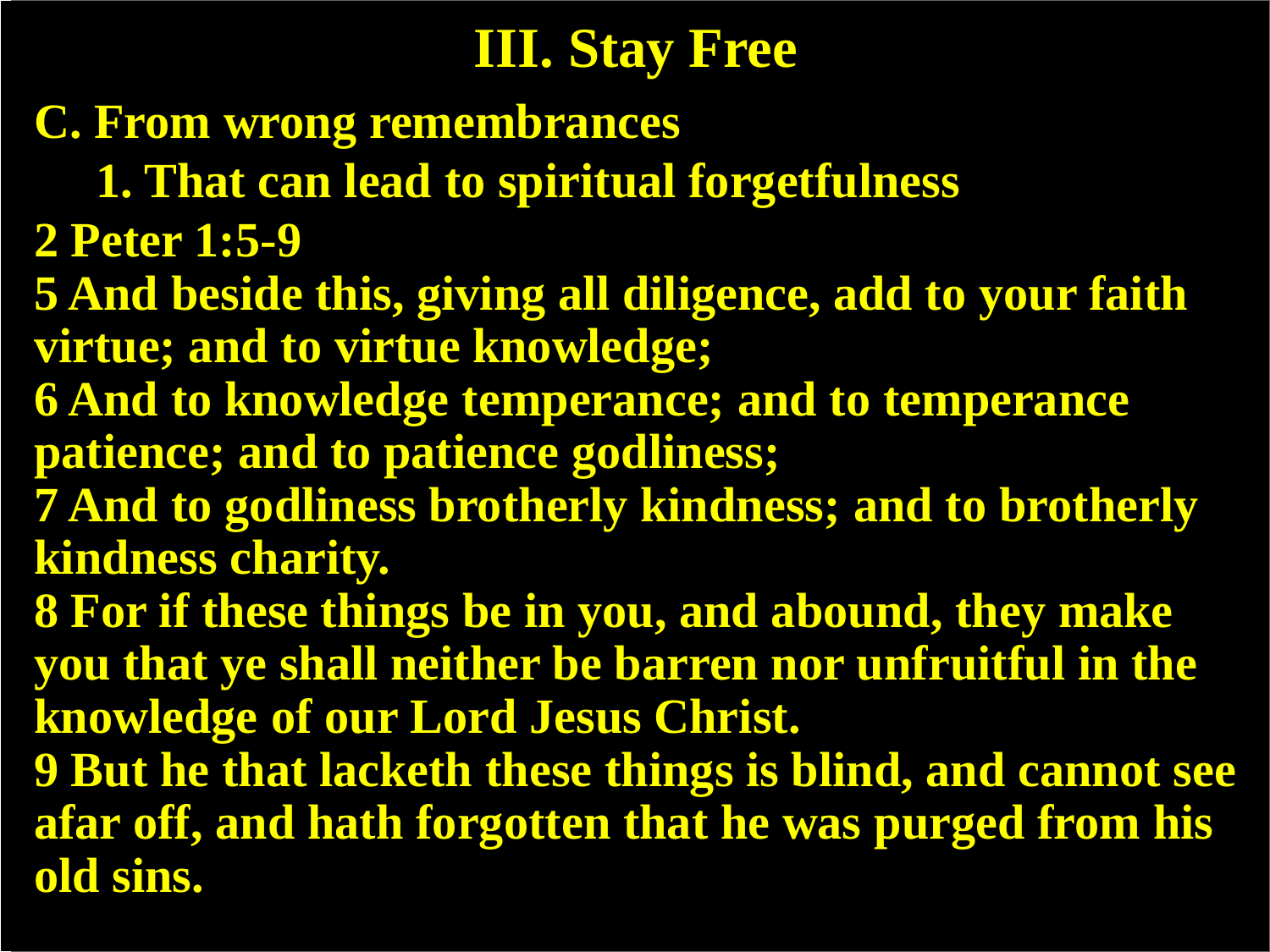- **C. From wrong remembrances - continued**
	- **2. That can lead to spiritual failure**
- **2 Peter 2:20-21**
- **20 For if after they have escaped the pollutions of the world through the knowledge of the Lord and Saviour Jesus Christ, they are again entangled therein, and overcome, the latter end is worse with them than the beginning.**
- **21 For it had been better for them not to have known the way of righteousness, than, after they have known it, to turn from the holy commandment delivered unto them.**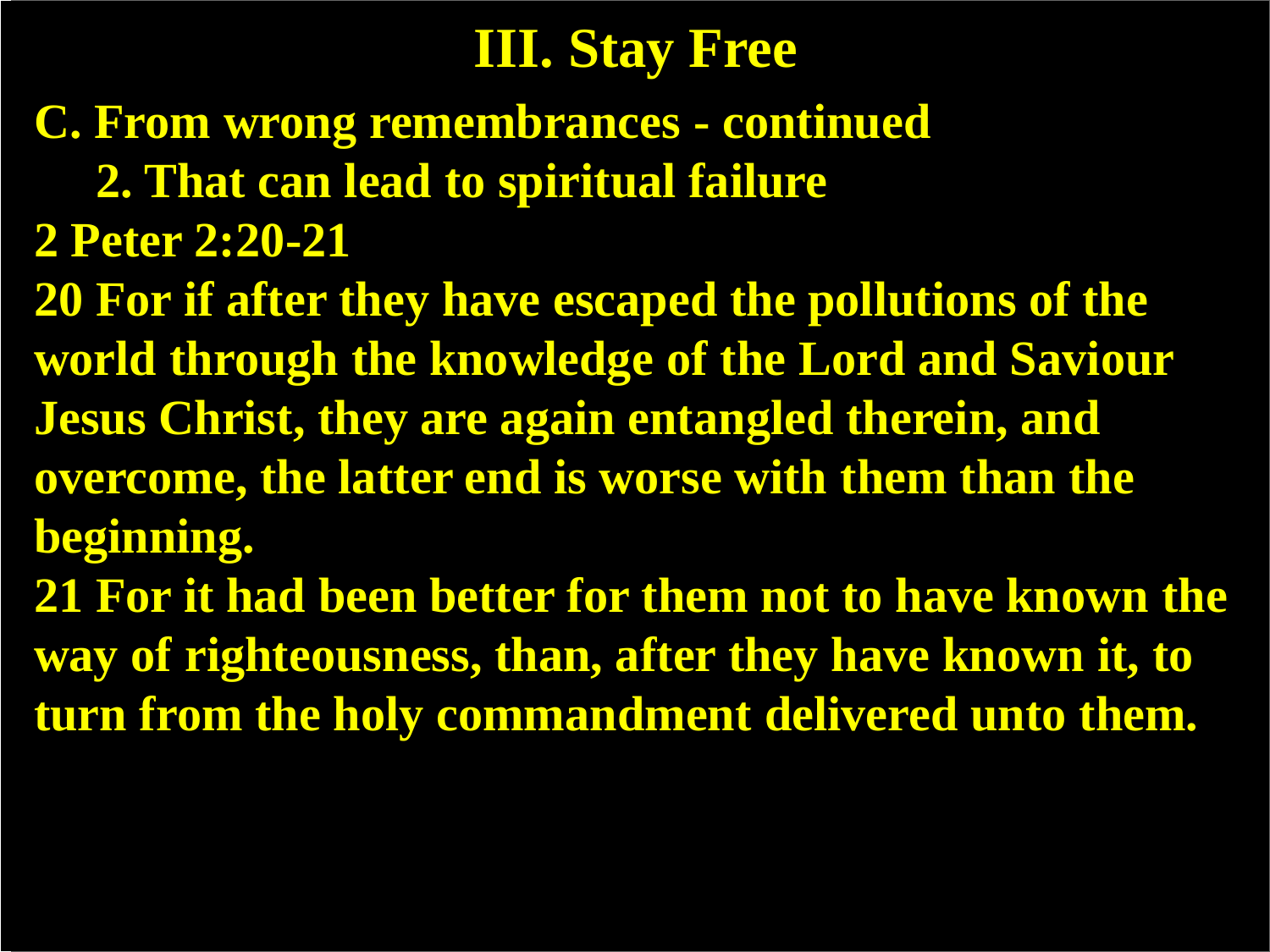**What Shall We Do?**

# **John 8:32 And ye shall know the truth, and the truth shall make you free.**

#### **Romans 6:13**

**Neither yield ye your members as instruments of unrighteousness unto sin: but yield yourselves unto God, as those that are alive from the dead, and your members as instruments of righteousness unto God.**